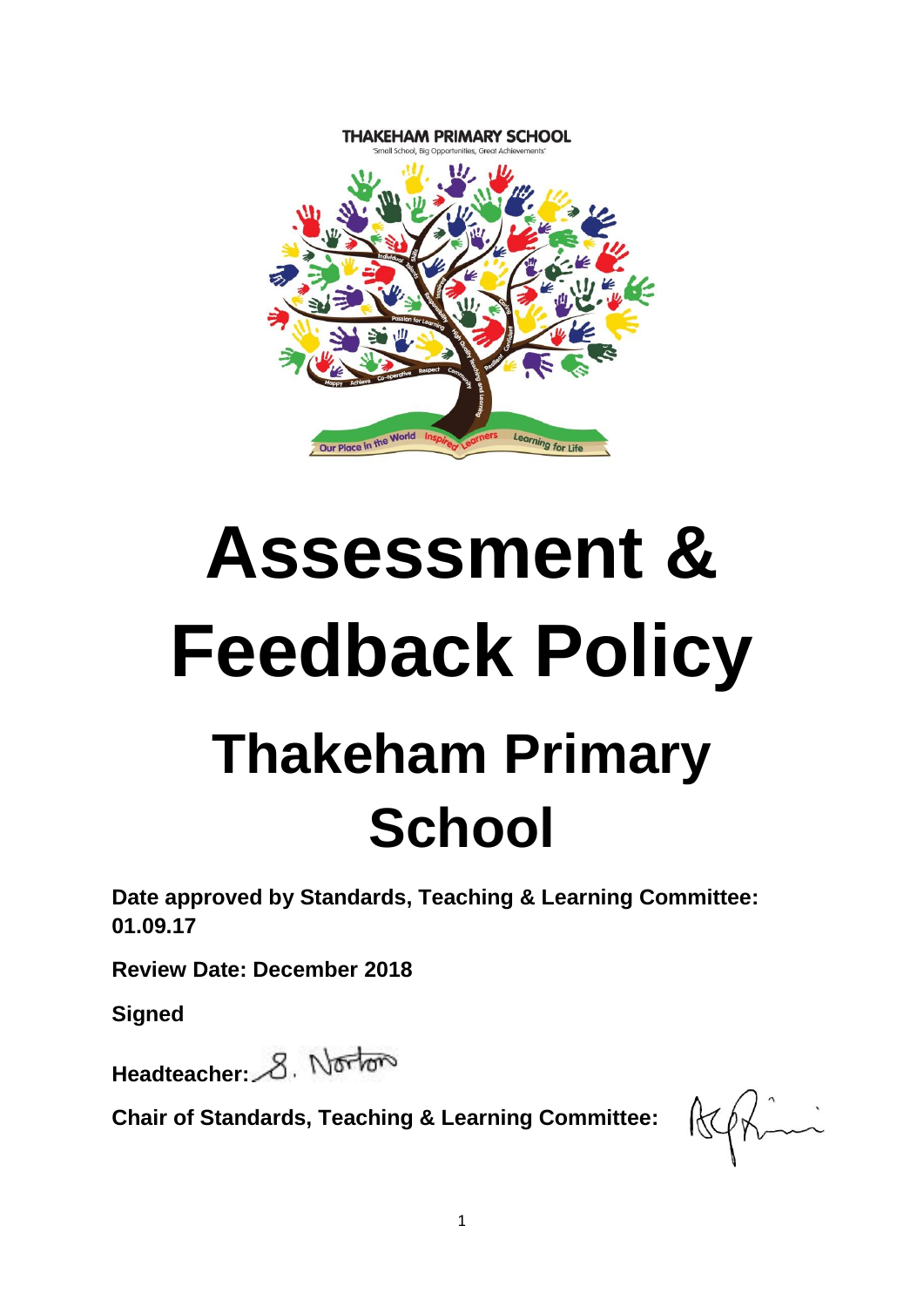# **Rationale**

Following the introduction of a new National Curriculum from September 2014, the government removed level descriptors to assess pupil progress and attainment. From this date it has been responsibility of schools to decide how they assess pupils' progress.

This policy intends to:

- support further improvement and the raising of standards of achievement and attainment for all our pupils
- communicate our vision of the role of assessment as part of the teaching and learning at Thakeham Primary School – why are pupils being assessed?
- provide clear guidelines for the implementation of the policy
- make transparent the procedures in place for monitoring and evaluating assessment practices– what is being assessed and what do we intend to measure?
- define responsibilities and outline accountability
- provide clear definitions and purposes for different types of assessment how will the information be used?

Assessment is an integral part of planning, teaching and learning. It provides a framework in which educational objectives may be set and children's progress tracked. It should enable teachers and children working in partnership to identify what children know and understand in order to help support them in recognising what they need to learn next and how this may be achieved. This partnership also extends to working closely with parents/carers to help raise standards for all our children.

This policy document reflects our school vision in relation to assessment to "nurture and celebrate each child's individual talents and skills to enable them to be happy, confident and resilient individuals with a passion for learning, inspired to achieve their very best. We believe that effective assessment provides information to improve the quality of children's learning and raise the standard of pupils' achievement. This is achieved through provision of a stimulating creative curriculum which supports the needs of all our learners encouraging our children "to be happy, inspired and resilient individuals, with a love of learning and of life, and a strong sense of responsibility, both within our local community and the wider world."

Children will be involved in meaningful discussions about their achievement and in purposeful planning to build confidence and motivation for their future learning.

# **Aims and Objectives of Assessment**

At Thakeham Primary School we use assessment to:

- raise standards for all pupils and ensure progress is at least in line with school/national expectations
- have a positive impact on children's learning through their direct involvement in evaluating their work.
- provide a baseline or starting point to inform planning and the next stage of learning.
- enable the next steps in the child's learning to be identified through effective partnership between the teacher and child.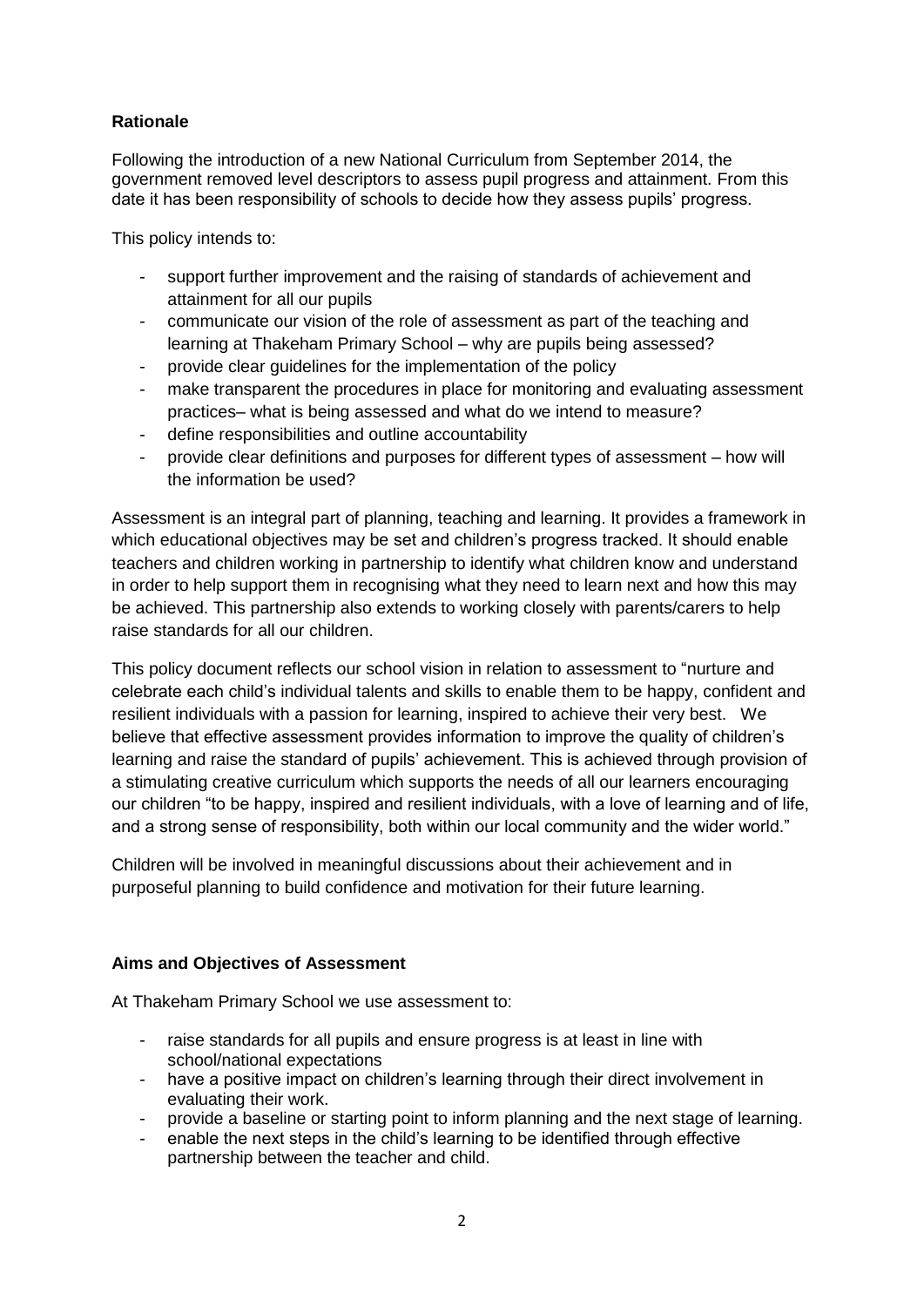- motivate children to improve their work, developing their confidence and self-esteem through celebrating their achievements.
- ensure equality of access to the curriculum through appropriate and effective continuity, differentiation and progression.
- provide rich, open-ended learning activities that are well matched to the children's starting points and that allows pupils to extend their skills and develop their thinking
- provide a basis for monitoring the effectiveness of teaching and learning at individual pupil level and across the school.
- provide the school with information to evaluate work and set appropriate and challenging targets.
- to provide information on pupil progress to pupils, parents and staff that enable them to support the child's learning.
- provide the Headteacher and Governors with information that allows them to evaluate the effectiveness of teaching and learning and set targets at whole-school, class and individual pupil level
- to ensure systems and process used for assessment and recording are rigorous yet manageable.
- ensure effective information at transition points in a child's education

# **Different Types of Assessment**

# **1. Formative Assessment**

This is a very powerful form of assessment and is underpinned by a strong and effective child-teacher partnership. It is based on the principle that pupils will improve most if they understand the objective of what they are learning, where they are in relation to this aim and how they can achieve the aim. It enables children to take more responsibility for their achievements by encouraging pupils to reflect on their progress, understand what their strengths are and identify what they need to do improve. It is known as '*assessment for learning'.*

*"AfL is the single most powerful tool we have for both raising standards and empowering lifelong learners.''* 

*(*Assessment Reform Group)

At Thakeham Primary School, we use the following Assessment for Learning strategies:

 **Learning Objectives:** these are shared with the children each session and differentiated depending on the year group and their needs. We try to find different ways to introduce the learning objective and actively involve the children in identifying the point of the lesson wherever possible.

Our learning objectives are expressed as 'Can I…….?' statements and are written at the beginning of a piece of work.

 **'Toolkits'**: these are the key skills, knowledge and understanding needed to achieve the learning objective. This supports the children in knowing what the teacher is looking for in their piece of work. The Toolkit is always discussed with the children, however with practice, children in Maple through to Elder should be become more proficient with identifying the 'Toolkit' needed for the session (or series of sessions) with the teacher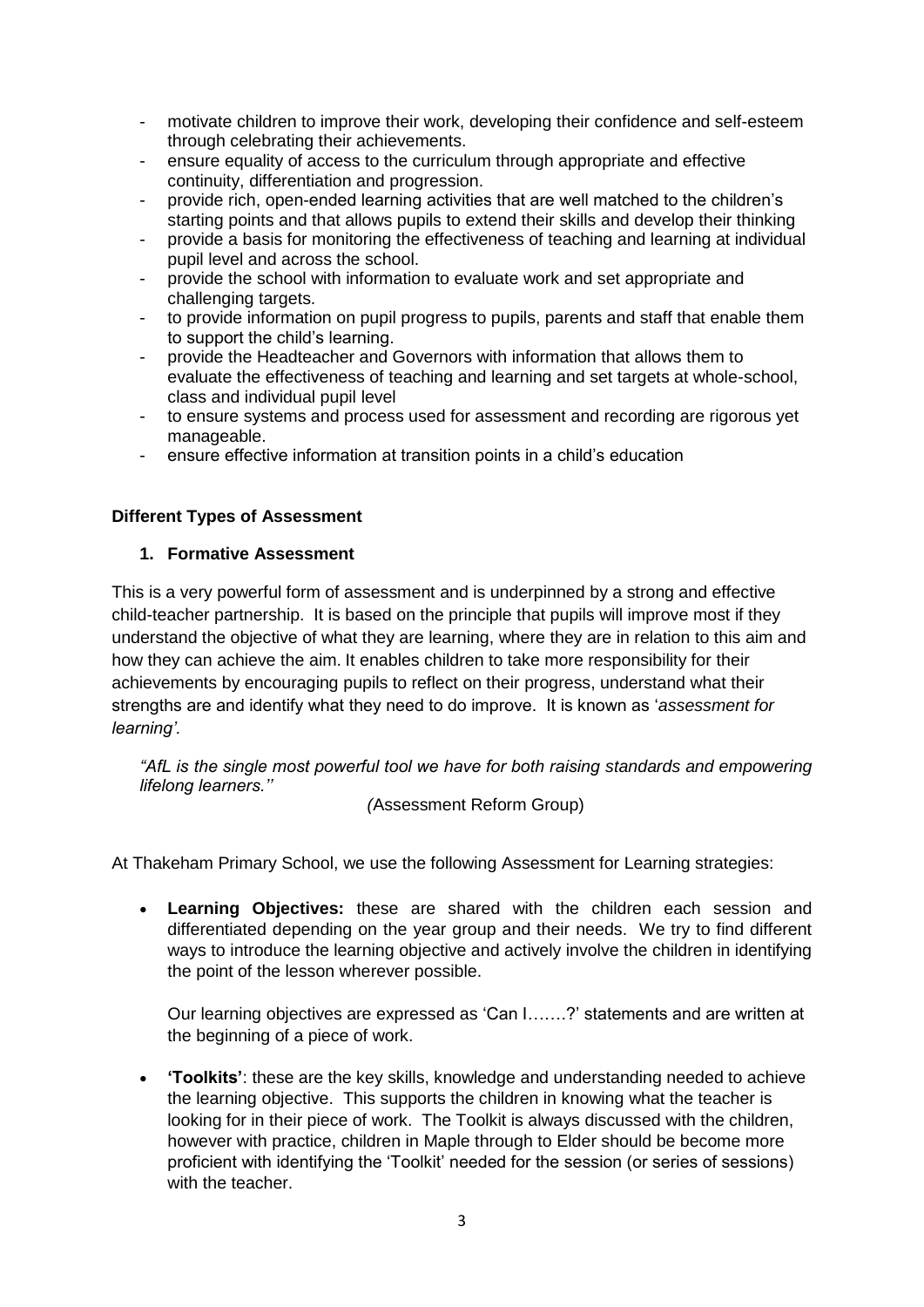**Providing oral feedback and marking work:** In weekly Maths and English plans, teachers will identify 2/3 key pieces of work that they will mark in detail. They will provide constructive and informative oral and written feedback on what the children are achieving in relation to the learning objective/'toolkit' – known as 'Tickled Pink'. They will also provide feedback as to how learning can be improved (in relation to the learning objective/toolkit') and or provide a further challenge – 'known as 'Green for Growth.' For example:

 $\bullet$  You have written in the correct tense- 1<sup>st</sup> person. Include detail as to how your character felt.

It is really important that feedback is seen as a dialogue between teacher and child. Time must be built in for the child to respond to teacher/peer marking either within the lesson or at key points across the week e.g. first thing in the morning. Children should show that they are responding to the feedback wherever possible in an age appropriate manner. For example, for younger pupils this will be through discussion with an adult and may involve the adult scribing the child's response.

For all other marking teachers are free to use pink/green comments if they chose, though this is not a requirement, a comment will suffice, though any positive feedback should be justified (rather than simply 'well done'). Teachers should mark in black pen (preferably not biro). We also have a marking code to ensure consistency of approach throughout the school (see appendix 1). Not all of these codes may be used with younger pupils.

**Self-Assessment**: Self-assessment actively involves children in the feedback process and target setting for improvement, challenge and development. Children are encouraged to **evaluate** their progress against the learning objective and 'Toolkit' through discussion in (mid-lesson) plenaries and by responding to questions from the teacher/teaching assistant or peer. Children may be asked to respond in a variety of ways from use of the use of 'thumbs up/down', scaling etc.

At the end of a session, children in KS1 and KS2 classes will hand their work into one of 3 trays which are linked to a traffic light system (see appendix 1), allowing them to consider how well they have met the learning objective and to enable the teacher to visually see the proportions of children achieving the learning objective.

Furthermore, at points across the week, teachers' planning should identify opportunities for children to be involved in more reflective self/peer assessment (when there is not focused teacher marking planned). This helps children to identify specifically what they have been successful with, and what they need to improve on to help them with the next steps in their learning, thus developing independence. Children will model the feedback system used by the teacher, but using pink/green coloured pencils at the end of the piece of work:

> **Tickled Pink-** the child identifies something from the 'Toolkit' which they feel they have been successful at e.g. 'I have used exciting adjectives to describe my character'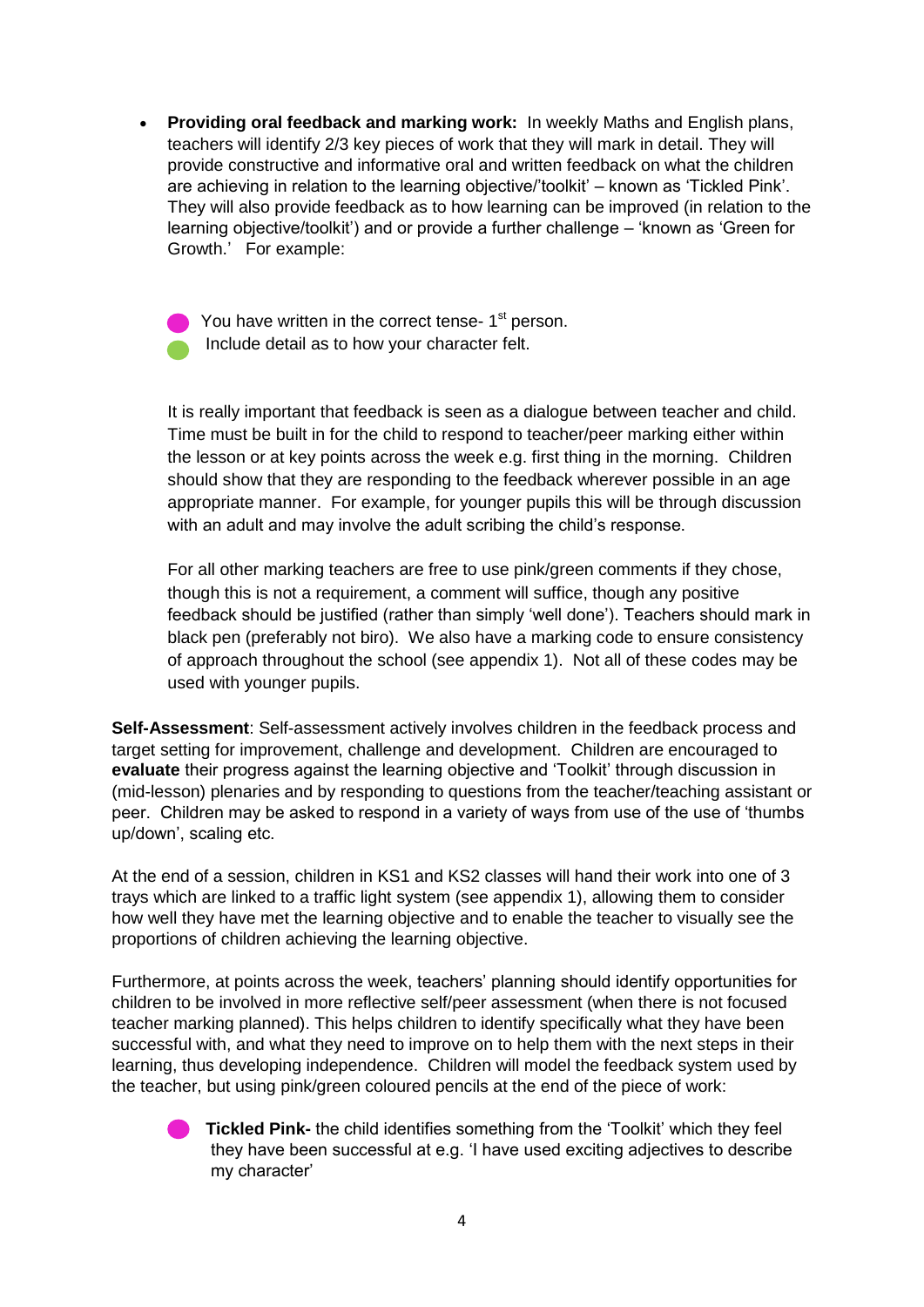**Green for Growth-** the child identifies something from the 'Toolkit' which they might not have used or needs further improvement or they are supported to identify a challenge to move their learning forward e.g. 'I needed to use a wider range of sentence openers'

They should use the code 'SA' in their book to show they have self-assessed their work.

Children in Reception and for the first/second term of Year 1 will undertake self-assessment orally through discussion with an adult. From the  $2<sup>nd</sup>$  term in Year 1 onwards, children will be supported to begin to make a written comment, depending on ability (or an adult may scribe their thoughts as part of focussed group work). Throughout each year group, the adult will model good feedback verbally and in their books too and will also need to spend time modelling 'Tickled Pink' and 'Green for Growth' comments.

Pupils should use HB pencil to write their comments (or pen if they have earned their pen award). They can also edit their work using their 'Purple Polishing Pens'.

 **Peer assessment**: this encourages pupils to collaborate to share standards and expectations, again in relation to the 'Toolkit'. It can take place in pairs or groups. As with self-assessment, teachers' planning should identify opportunities for peer assessment to take place and the 'Tickled Pink' and 'Green for Growth' approach should be used. Children should use the code 'PA' in their book to show their work has been peer-assessed their work and the child involved in this should be identified. Comments should be written in HB pencil (or pen if they have earned their pen award).

**The teacher must check and initial all self/peer assessed work to ensure comments are accurate. They do not need to pink/green the piece of work as well as the child.**

# **Use of self/peer assessment at Thakeham Primary School is closely linked to our Super Learning Hero 'Reflective, Reviewing Ruby'.**

- **Questioning:** using a range of skillful **questioning** and allowing sufficient 'thinking time' will help engage children in the learning process. Children are also encouraged to use effective questioning and this links to our Super Learning Hero 'Curious Questioning Quinn.' We use targeted and random questioning, so there is the expectation every child should be prepared to contribute and 'the same' children are not always drawn upon (e.g. use of lollystick/randomizer etc.)
- **Reviewing and re-shaping the learning:** at different points within the lesson, children's understanding is assessed e.g. through 'questioning, thumbs up', 'scaling etc. Where the teacher (or TA) identifies that the learning is not secure or the activity does not present enough challenge then reinforcement/taking a fresh approach or moving the learning on through greater extension will happen
- **Target setting**: individual, challenging **targets** in Maths and English are set on a regular basis and discussed with the pupils so that they are involved in the process. See English and Maths policies. Targets are communicated to parents at parents' evenings for information and to include them in supporting their child's learning if appropriate

# **To summarise:**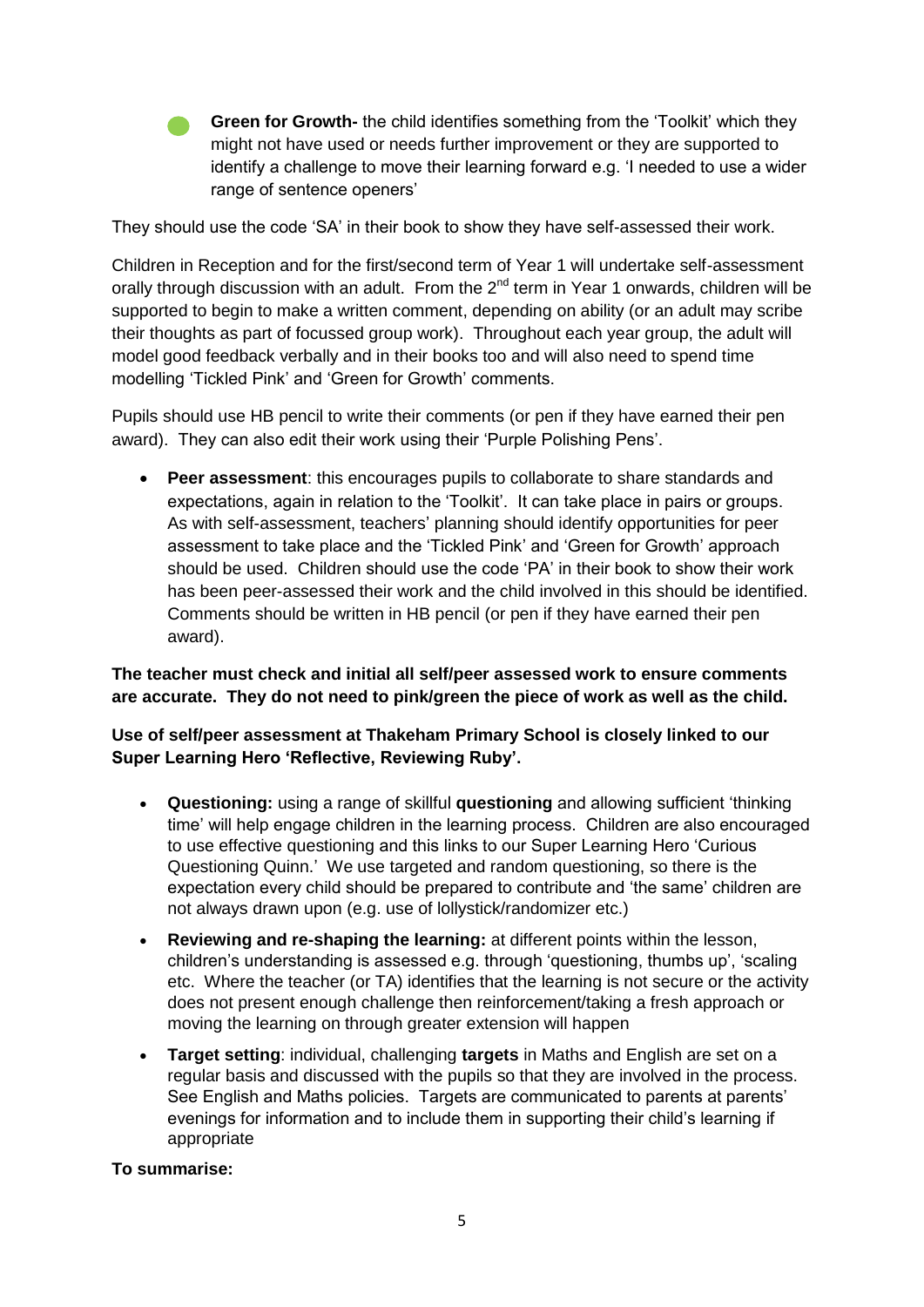# **Implications for teaching:**

*The teacher will:*

- Provide targeted oral and written feedback which identifies strengths and the next step for improvement
- Allow time for children to respond to feedback
- Make standards, expectations, objectives, intentions, key questions and/or 'Toolkits' explicit to pupils
- Promote pupil involvement in self and peer assessment
- Act on insights gained to inform curricular targets
- Plan against what children know/can do/understand
- Promote inclusion by attending to all pupils' learning needs, particularly for pupils who are at risk of underachievement
- Engage pupils in rich questioning allowing 'thinking' time (planned waiting)
- Build in time for focused observation of teacher-directed and child-initiated activity
- Impact on learning and the learner

#### **Impact on learning and the learner:**

*The pupil will:*

- Know what to do to improve
- Know what standards are required
- Know what has been achieved against known 'Toolkits' and what to do next
- Gain confidence, motivation and self-esteem as a learner
- Improve their own self-evaluation skills
- Make progress
- Increase their awareness and understanding of their own learning style(s) and of how they learn best
- Improve their feedback, encouragement and critique skills

#### **Teacher assessment evidence in support of AfL**

This may include the use of:

- Children's work completed in class
- Home-learning and information from parents
- Observations of play/learning (including photographs)
- Questioning and discussions (both child and adult led)
- Speaking and listening activities
- Specific assessment tasks, such as spelling tests, times tables tests, phonics assessments.

#### **Summative Assessment - Assessment of Learning & Statutory Assessment**

Summative assessment (Assessment of Learning) is important for informing both parents and teachers of a child's attainment and progress. This will also inform whole school target setting and prediction of a cohort's future attainment. Summative assessment helps schools to:

- identify attainment through one-off standardised tests at any given point in time
- record performance in a specific area on a specific date
- provide age standardised information
- provide end of key stage test data against which the school will be judged
- set targets for the year ahead and predict and measure progress and attainment
- provide information about cohort areas of strength and weakness to build from in the future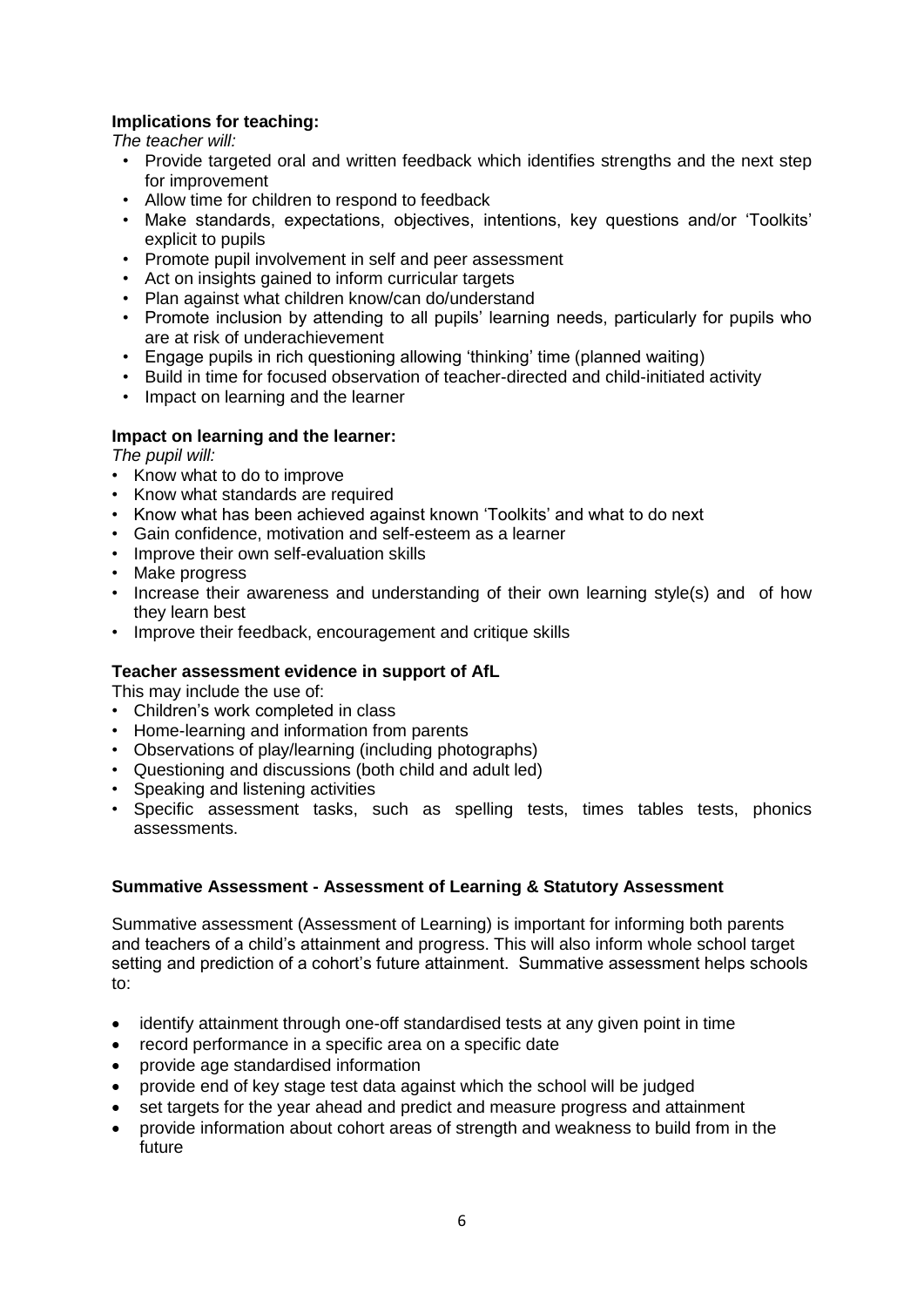Some of the summative assessments that we carry out at Thakeham Primary School are our own choice and some are statutory and provide nationally standardised assessment information on how pupils are performing in comparison to pupils nationally, which is helpful for parents/governors and teachers to assess performance in the broader national context. These are shown in the table below:

| Year             | <b>Frequenc</b>                                                                 | <b>Statutory</b>        | <b>SUMMATIVE ASSESSMENT</b>                                                                                                                                                                                                                                                                                                                                                                                                                                                                                                                                                                                                                                                                                                                                                                                                                                                                                                                                                                                                                                      | <b>Reported</b>                                                          | <b>Stored</b>                                                                                                                    |
|------------------|---------------------------------------------------------------------------------|-------------------------|------------------------------------------------------------------------------------------------------------------------------------------------------------------------------------------------------------------------------------------------------------------------------------------------------------------------------------------------------------------------------------------------------------------------------------------------------------------------------------------------------------------------------------------------------------------------------------------------------------------------------------------------------------------------------------------------------------------------------------------------------------------------------------------------------------------------------------------------------------------------------------------------------------------------------------------------------------------------------------------------------------------------------------------------------------------|--------------------------------------------------------------------------|----------------------------------------------------------------------------------------------------------------------------------|
| Group            | у                                                                               |                         |                                                                                                                                                                                                                                                                                                                                                                                                                                                                                                                                                                                                                                                                                                                                                                                                                                                                                                                                                                                                                                                                  |                                                                          |                                                                                                                                  |
| <b>Reception</b> | At the<br>beginning<br>of the year<br>At the end<br>of the<br>academic<br>year. | <b>No</b><br><b>Yes</b> | <b>Baseline Assessment</b><br>Traditionally teacher make assessments using the<br>assessment strands in the guidance material for<br>the Development Matters in the Early Years<br>Foundation Stage.<br>Early Years Foundation Stage Profile (EYFSP)<br>which is based on the teacher's ongoing<br>assessments and observations in the following<br>areas:<br>The Prime Areas of Learning:                                                                                                                                                                                                                                                                                                                                                                                                                                                                                                                                                                                                                                                                       | Internally<br>Governors<br>Internally<br>Governors<br>Local<br>Authority | Class &<br>School<br>Assess-<br>ment file<br>Individual<br>pupil file<br>Class &<br>School<br>Assess-<br>ment file<br>Individual |
|                  |                                                                                 |                         | Communication and language<br>Physical development<br>Personal, social and emotional development<br>The Specific Areas of Learning:<br>Literacy<br><b>Maths</b><br>Understanding of the world<br>Expressive arts and design<br><b>Characteristics of Effective Learning:</b><br>Playing and exploring<br><b>Active Learning</b><br>Creating and thinking critically<br>There are 17 ELGs (Early Learning Goals)<br>together with a short narrative describing the<br>child's three characteristics of effective learning.<br>For each ELG, teachers must judge whether a<br>child is meeting the level of development<br>expected at the end of Reception year ('expected'<br>$= 2$ ), exceeding this level ('exceeding' = 3) or not<br>yet reaching this level ('emerging $= 1$ )<br>Parents receive this information.<br>Schools are assessed on the number of children<br>achieving a Good Level of Development (GLD).<br>This is defined as the those that reach an<br>'expected' level of development in:<br>ELGs in the prime areas of learning (personal, | <b>DfE</b><br>Parents                                                    | pupil file                                                                                                                       |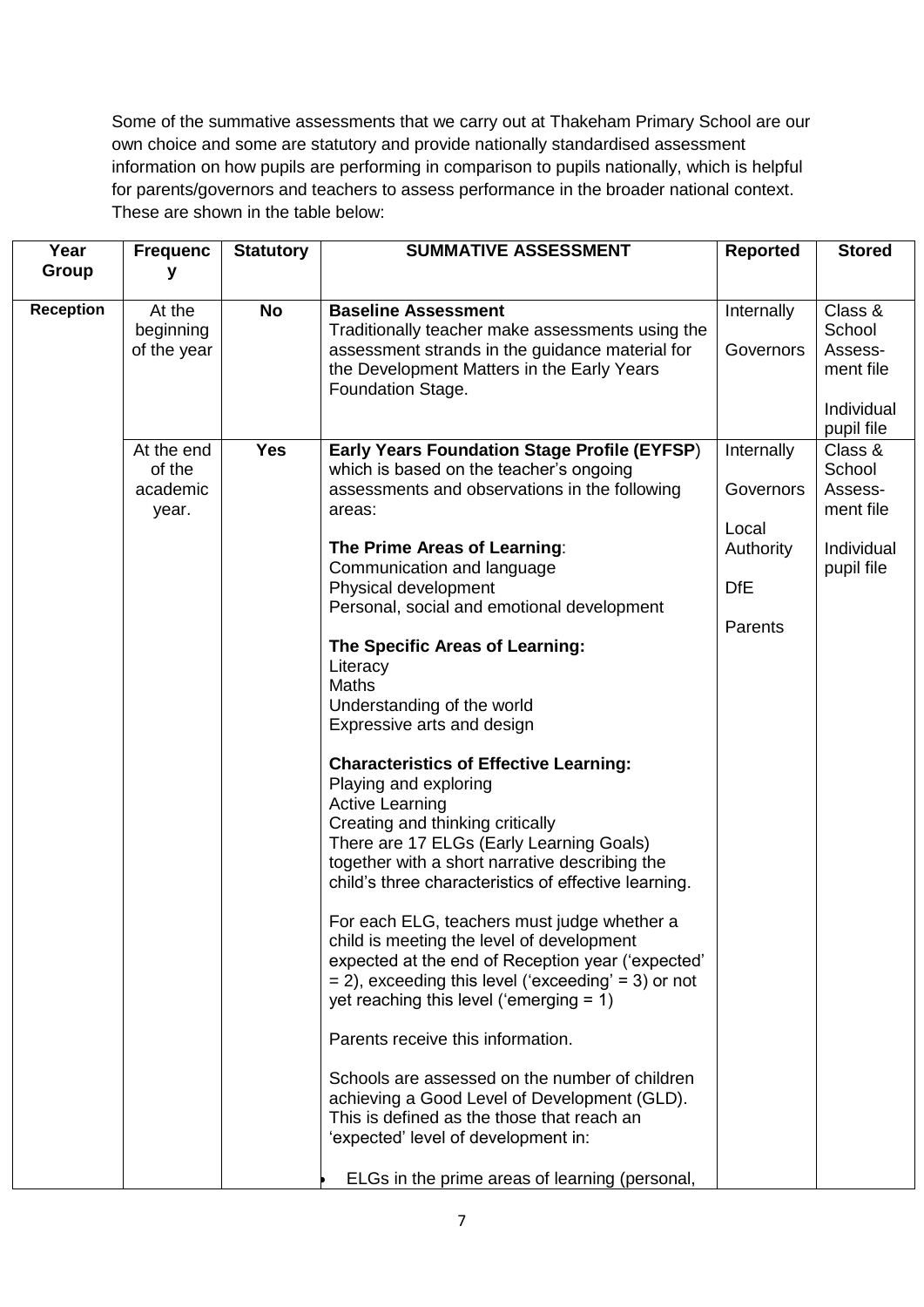|                   |      |            | social and emotional development; physical<br>development; and communication and<br>language) and;<br>ELGs in the specific areas of mathematics and<br>literacy.<br>The GLD measure is supported by a measure of<br>the average of the cohort's total point score<br>across all the early learning goals in order to also<br>help to promote the attainment of all children<br>across all the early learning goals.<br>This data is used as a comparative measure<br>against other schools nationally.<br>See also Tracking Progress section on page 11<br>below.                               |                                                                        |                                                                       |
|-------------------|------|------------|-------------------------------------------------------------------------------------------------------------------------------------------------------------------------------------------------------------------------------------------------------------------------------------------------------------------------------------------------------------------------------------------------------------------------------------------------------------------------------------------------------------------------------------------------------------------------------------------------|------------------------------------------------------------------------|-----------------------------------------------------------------------|
| Year 1            | June | <b>Yes</b> | <b>Year 1 Phonics Check</b><br>Pupils are assessed on their phonics skills,<br>knowledge and understanding. The test checks<br>children's ability to read and decode words to an<br>age appropriate standard. We are required to re-<br>test any child in Year 2 who did not pass/sit the<br>test in the previous year.                                                                                                                                                                                                                                                                         | Internally<br>Governors<br>Local<br>Authority<br><b>DfE</b><br>Parents | Class &<br>School<br>Assess-<br>ment file<br>Individual<br>pupil file |
| Year <sub>2</sub> | May  | <b>Yes</b> | <b>Key Stage 1 SATs</b><br>In Year 2 children take end of Key Stage SATs 1<br>tests which assess their skills, knowledge and<br>understanding in reading, writing and maths.<br>Tests in spelling, punctuation and grammar<br>are non-statutory. Tests and teacher<br>assessment will be used to assess whether pupils<br>are:<br>Working towards the standard<br>Working at the standard<br>Working at greater depth within the<br>standard<br>Test information informs teacher assessment<br>which is provided for each child in reading,<br>writing, maths and science at the end of Year 2. | Internally<br>Governors<br>Local<br>Authority<br><b>DfE</b><br>Parents | Class &<br>School<br>Assess-<br>ment file<br>Individual<br>pupil file |
| Year <sub>6</sub> | May  | <b>Yes</b> | <b>Key Stage 2 SATs</b><br>In Year 6 children take end of Key Stage 2 SATs<br>which assess their skills, knowledge and<br>understanding in reading, spelling, punctuation<br>grammar and handwriting and maths. Biennial<br>science sampling tests occur for some selected<br>schools too.<br>Teachers provide assessments on pupils for<br>reading, writing, maths and science.                                                                                                                                                                                                                | Internally<br>Governors<br>Local<br>Authority<br><b>DfE</b><br>Parents | Class &<br>School<br>Assess-<br>ment file<br>Individual<br>pupil file |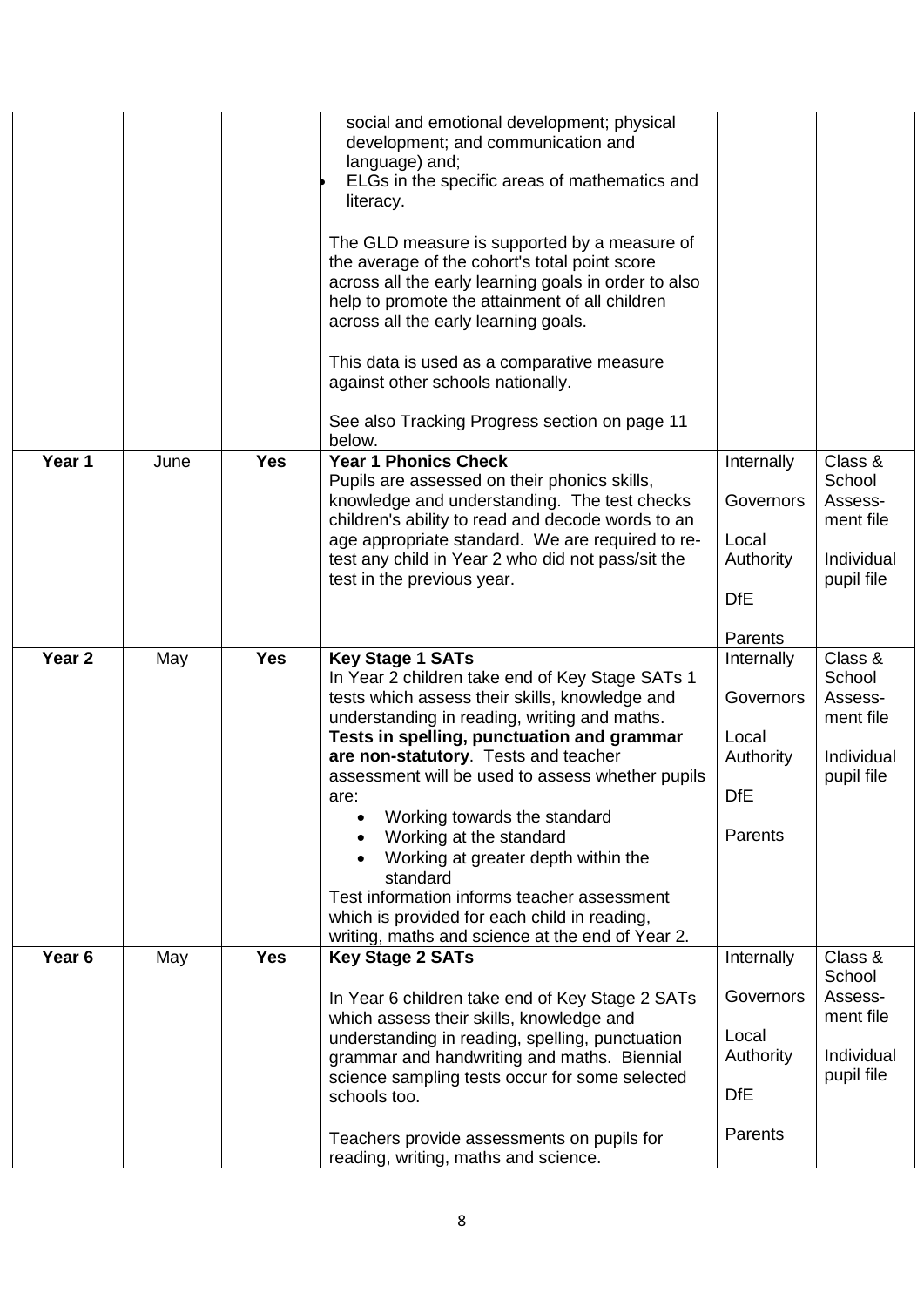| <b>Reception</b> | At the                                         | <b>No</b> | <b>Individual Learning Plans (ILPs)</b>                                                                                                                                                                                                                                                                                                                                                                                                                                                                                                                                                                                                                                                                                                                                                                                                                                                                                                                                                                                                                                                                                                                                                                                                                                                                                                                                                                                                                                                                                            | Parents                                                           | SEN&D                                                                                                           |
|------------------|------------------------------------------------|-----------|------------------------------------------------------------------------------------------------------------------------------------------------------------------------------------------------------------------------------------------------------------------------------------------------------------------------------------------------------------------------------------------------------------------------------------------------------------------------------------------------------------------------------------------------------------------------------------------------------------------------------------------------------------------------------------------------------------------------------------------------------------------------------------------------------------------------------------------------------------------------------------------------------------------------------------------------------------------------------------------------------------------------------------------------------------------------------------------------------------------------------------------------------------------------------------------------------------------------------------------------------------------------------------------------------------------------------------------------------------------------------------------------------------------------------------------------------------------------------------------------------------------------------------|-------------------------------------------------------------------|-----------------------------------------------------------------------------------------------------------------|
| - Year 5         | beginning<br>of each<br>term                   |           | The Inclusion Co-ordinator, classteacher, TAs,<br>parent and pupil are involved in setting targets<br>linked to the needs of children with SEN&D. This<br>will determine the support provided in line with<br>any advice provided by outside agencies. These<br>are reviewed at the end of each term.                                                                                                                                                                                                                                                                                                                                                                                                                                                                                                                                                                                                                                                                                                                                                                                                                                                                                                                                                                                                                                                                                                                                                                                                                              |                                                                   | folder<br>on<br><b>Staff</b><br>Common<br>Class &<br>School<br>Assess-<br>ment file<br>Individual<br>pupil file |
|                  | At the end                                     | <b>No</b> | <b>West</b><br><b>Tracking</b><br>using<br>progress                                                                                                                                                                                                                                                                                                                                                                                                                                                                                                                                                                                                                                                                                                                                                                                                                                                                                                                                                                                                                                                                                                                                                                                                                                                                                                                                                                                                                                                                                | Internally                                                        | <b>SIMS</b>                                                                                                     |
|                  | of taught<br>'units'<br>throughout<br>the year |           | <b>Sussex/National Curriculum objectives</b><br>Using the West Sussex/National Curriculum<br>objectives in English and Maths, children are<br>assessed<br>ongoing<br>on<br>an<br>basis<br>through<br>discussion, questioning, their written work and<br>small assessments where necessary. Teachers<br>use SIMS to enter data to show the extent to<br>which a child has met the objectives taught.<br>For each objective teachers report whether a child<br>is:<br>'Emerging': this means the objective has<br>been taught but at this stage the child<br>shows limited understanding and cannot<br>yet achieve this objective without support<br>and direction. They are at an early stage<br>of understanding this objective.<br>Or<br>'Developing': this means the child has<br>moved along in their understanding of<br>objective and there is evidence to show<br>this, though this may only be on 1 or 2<br>occasions (and not independently). They<br>are not yet secure as they haven't shown<br>evidence of applying this independently or<br>are not yet completely confident in this<br>objective.<br>'Secure': this means there is evidence<br>that a child has shown they understand<br>this objective and has been able to use<br>and applied this independently on a<br>number of occasions.<br>'Greater depth': this may be linked to a<br>statutory end of KS1 definition or for other<br>year groups (Year 1/3/4/5) teachers<br>award this grade if the child has a<br>thorough understanding of the objective, | Governors<br>Locality<br>Parents<br>(at)<br>parents'<br>evenings) | In<br>individual<br>pupil files<br>at external<br>transition<br>point                                           |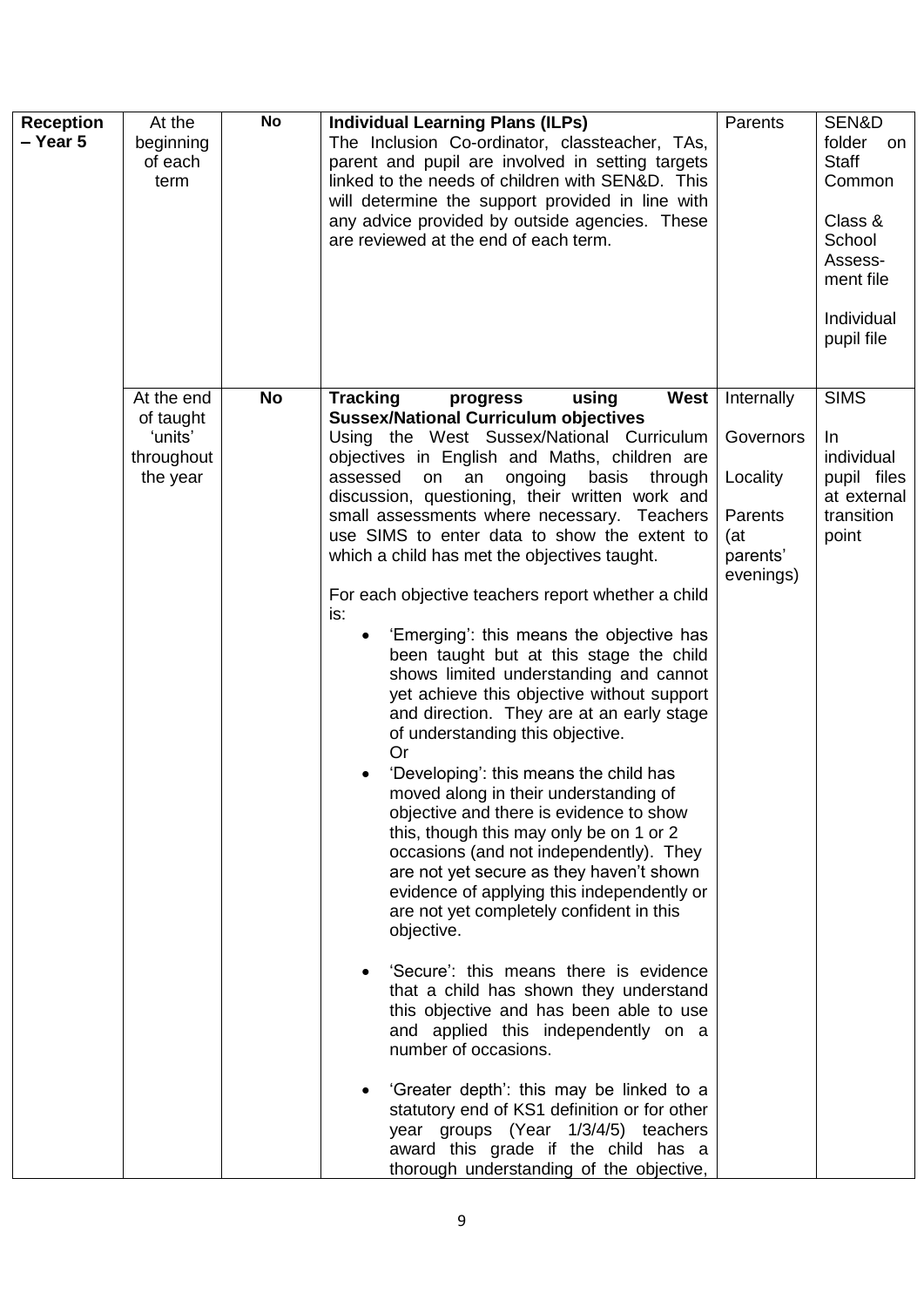| and shows a good level of independence<br>and application of their skills, knowledge<br>and understanding at a much deeper and<br>broader level                                                                                                                                                                                        |  |
|----------------------------------------------------------------------------------------------------------------------------------------------------------------------------------------------------------------------------------------------------------------------------------------------------------------------------------------|--|
| At 4 points across an academic year (Autumn 1,<br>Spring 1, Summer 1 and end of the academic<br>year, teachers make an overall summary of<br>achievement for reading, writing and maths. They<br>award 'E' (emerging) if the sum of 'E's' and<br>untaught objectives is $>$ the sum of other grades.                                   |  |
| Teachers award 'D' (developing) if the sum of 'D'<br>and 'S' (secure) and 'G' is $>$ the sum of 'E' and<br>untaught objectives.                                                                                                                                                                                                        |  |
| Teachers award 'S' if ALL objectives are secure.<br>NB a pupil must reach 'secure' (S) on all<br>objectives of the previous academic year<br>before being judged to be 'secure' on the<br>current year's objectives.                                                                                                                   |  |
| This can be used both to help inform and set<br>further targets and support and to report final<br>outcomes at the end of the year.                                                                                                                                                                                                    |  |
| We use a programme 'School Analytics' to help<br>measure pupil progress. This utilises the grades<br>teachers enter from SIMS and compares these<br>over the course of a year. This has been<br>designed to meet our school needs.                                                                                                     |  |
| From the end of one academic year to the next<br>we measure 'expected progress' as 3 steps for<br>example:                                                                                                                                                                                                                             |  |
| End of Year 1 (secure) to end of year 2 (secure).<br>This means a child has passed through the<br>'emerging' and 'developing' stages as outlined<br>above                                                                                                                                                                              |  |
| However, although a child may not have met the<br>previous year's objectives and may be classed as<br>developing at the end of the year, expected<br>progress would still be 3 steps i.e. moving to<br>'secure' in the previous year's objectives though<br>to emerging and developing at the end of the<br>current year's objectives. |  |
| The aim over time would be for the child to reach<br>'secure' at the end of the academic year and<br>'diminish any attainment gap'.                                                                                                                                                                                                    |  |
| Our 3 steps of progress have been designed to                                                                                                                                                                                                                                                                                          |  |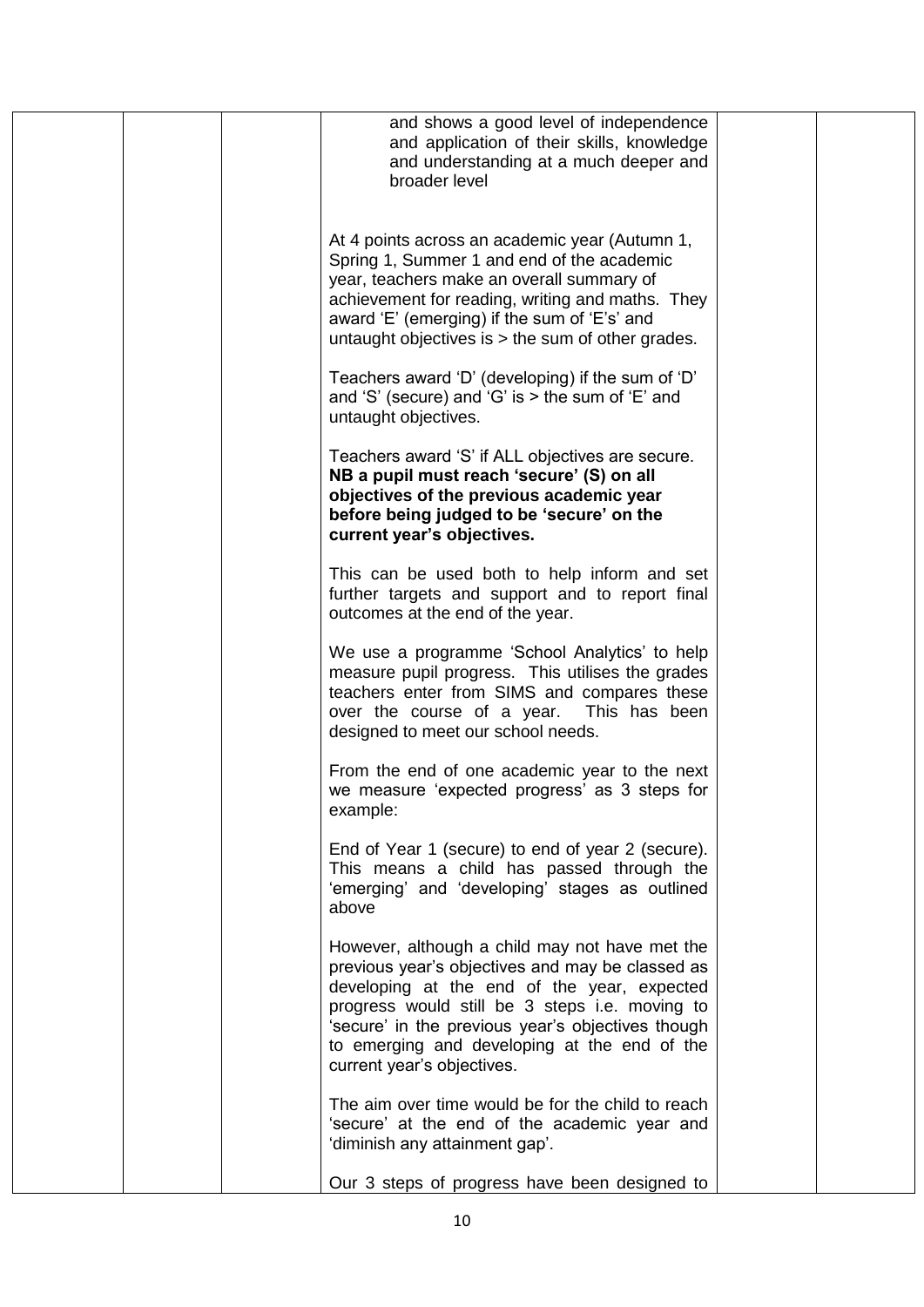|                    |            | enable children to move straight from 'secure' at<br>the end of an academic year onto 'emerging' in<br>the following academic year. Children do not<br>have to reach 'greater depth' in the previous<br>academic year's objectives before moving on.<br>'School Analytics' also helps us identify trends for<br>of children<br>different<br>groups<br>e.g. SEND,<br>boys/girls/Pupil Premium etc in terms of progress. |            |              |
|--------------------|------------|------------------------------------------------------------------------------------------------------------------------------------------------------------------------------------------------------------------------------------------------------------------------------------------------------------------------------------------------------------------------------------------------------------------------|------------|--------------|
|                    |            | Pupil work and video evidence should reflect<br>progress across the year and is a key progress<br>measure alongside data.                                                                                                                                                                                                                                                                                              |            |              |
|                    |            | As Reception children have a separate curriculum<br>(EYFS), they have a different electronic tracking<br>system that they use but a similar progress and<br>tracking measure of 'emerging', 'expected' and<br>'exceeding' is used across the following age<br>bands:                                                                                                                                                   |            |              |
|                    |            | 22-36 months                                                                                                                                                                                                                                                                                                                                                                                                           |            |              |
|                    |            | 30-50 months                                                                                                                                                                                                                                                                                                                                                                                                           |            |              |
|                    |            | 40-60 months<br>Progress is also measured in 3 steps.                                                                                                                                                                                                                                                                                                                                                                  |            |              |
| Mid-               | <b>No</b>  | <b>Pupil Progress Meetings</b>                                                                                                                                                                                                                                                                                                                                                                                         | Internally | Class &      |
| Autumn,            |            | Each term Senior Leadership and the Inclusion                                                                                                                                                                                                                                                                                                                                                                          |            | School       |
| Mid-               |            | Co-ordinator meet to discuss the progress of                                                                                                                                                                                                                                                                                                                                                                           | Governors  | Assess-      |
| Spring             |            | every child with the classteacher. The information                                                                                                                                                                                                                                                                                                                                                                     |            | ment file    |
| and Mid-           |            | is used by staff formatively to help tailor support                                                                                                                                                                                                                                                                                                                                                                    | Locality   |              |
| summer<br>term     |            | and teaching further to improve pupil attainment.<br>Pupil progress data is also communicated to                                                                                                                                                                                                                                                                                                                       |            | <b>Staff</b> |
|                    |            | governors and also used comparatively across                                                                                                                                                                                                                                                                                                                                                                           |            | Common       |
|                    |            | the locality schools to identify further support that                                                                                                                                                                                                                                                                                                                                                                  |            |              |
|                    |            | could be provided through funding.                                                                                                                                                                                                                                                                                                                                                                                     |            |              |
| Mid-               | <b>No</b>  | <b>Parents' Evenings</b>                                                                                                                                                                                                                                                                                                                                                                                               | Internally | Pastoral     |
| Autumn             |            | Pupil progress information in line with the National                                                                                                                                                                                                                                                                                                                                                                   |            | Support      |
| and Mid-<br>Spring |            | Currculum is discussed ie whether the child is 'on<br>track' to achieve their age related expectations                                                                                                                                                                                                                                                                                                                 | Parents    | File         |
|                    |            | and progress being made. Details regarding                                                                                                                                                                                                                                                                                                                                                                             |            |              |
|                    |            | personal and social information is also discussed                                                                                                                                                                                                                                                                                                                                                                      |            |              |
|                    |            | and ILP shared (if the parent has been unable to                                                                                                                                                                                                                                                                                                                                                                       |            |              |
|                    |            | attend the ILP meeting). Key discussion areas                                                                                                                                                                                                                                                                                                                                                                          |            |              |
|                    |            | are recorded on a proforma.                                                                                                                                                                                                                                                                                                                                                                                            |            |              |
| July               | <b>Yes</b> | <b>Annual Report to Parents</b>                                                                                                                                                                                                                                                                                                                                                                                        | Internally | Individual   |
|                    |            | Attainment and progress are reported to parents<br>at the end of the academic year. Personal                                                                                                                                                                                                                                                                                                                           | Parents    | pupil file   |
|                    |            | development and strengths relating to our Super                                                                                                                                                                                                                                                                                                                                                                        |            | <b>Staff</b> |
|                    |            | Learning Heroes are also shared.                                                                                                                                                                                                                                                                                                                                                                                       |            | Common       |
|                    |            | The reports include children's self-reflection and                                                                                                                                                                                                                                                                                                                                                                     |            |              |
|                    |            | include targets for the year ahead.                                                                                                                                                                                                                                                                                                                                                                                    |            |              |

**Roles and Responsibilities**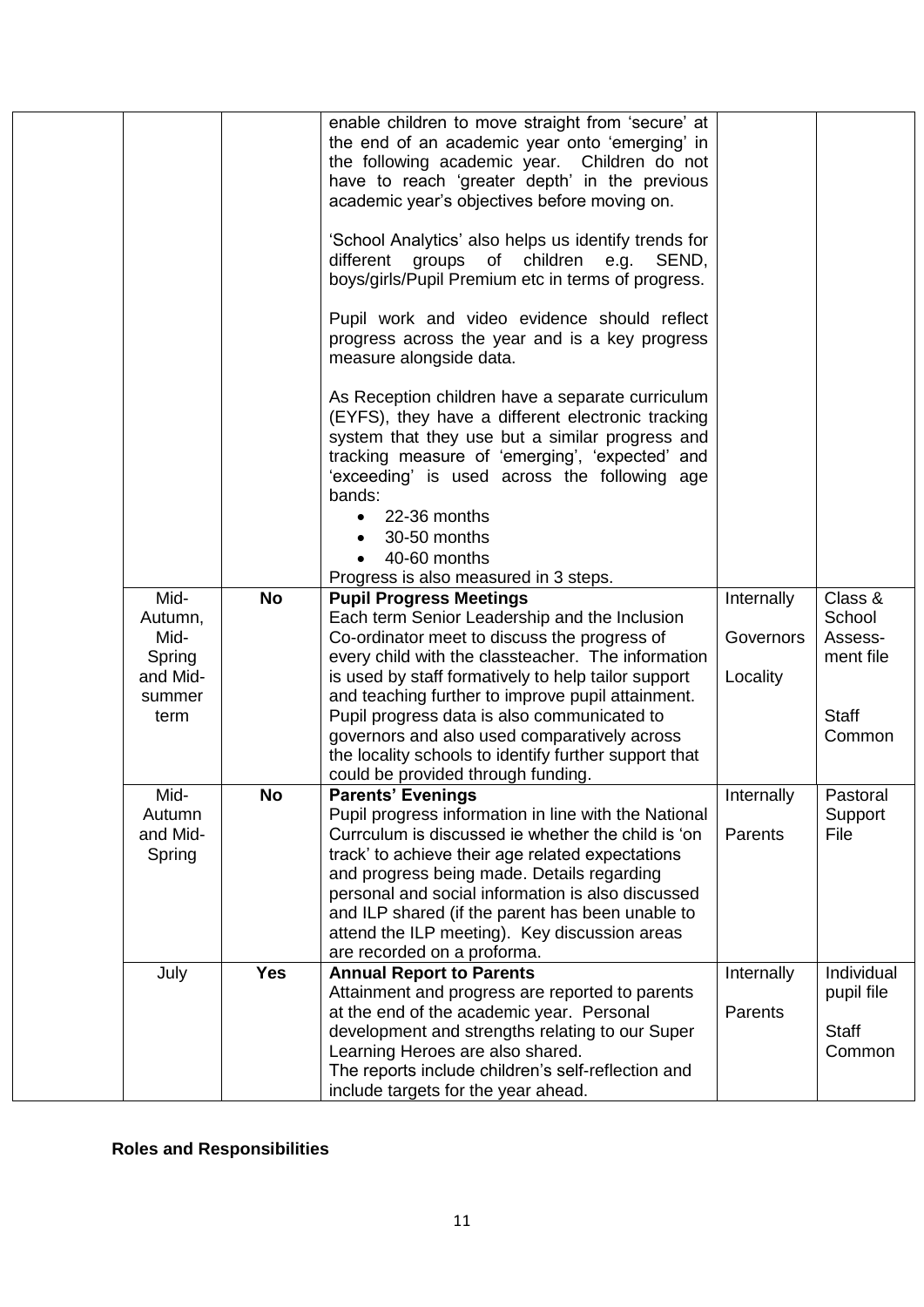Teachers and TAs (under the guidance of the teacher) are responsible for carrying out summative and formative assessments with individual pupils, small groups and whole classes, depending on the context. Where appropriate these outcomes will be shared with pupils as part of an ongoing dialogue with pupils about their learning progress.

# **The Headteacher, Senior Teacher and Inclusion Co-ordinator are responsible for ensuring that:**

 Each classteacher uses pupil tracking to analyse the performance of individuals and different groups of learners e.g. SEN &D, Disadvantaged, CLA (Children Looked After), MAP (More Able Pupils) and vulnerable pupils to support further learning

# **The Headteacher and Senior Teacher are responsible for ensuring that:**

- summative assessment tasks are carried out and that the resultant data is collated centrally
- all staff are familiar with the current Assessment and Feedback policy and practice
- teachers are held to account for the progress individual children make towards their age related expectations

# **The Headteacher is responsible for:**

- Monitoring standards across the school
- Analysing pupil progress to identify those who are vulnerable to underachievement in relation to age related expectations and prior attainment
- Prioritising key actions to address underachievement of individuals and groups, including current standards and trends over previous years

# **Curriculum Leaders are responsible for:**

- Ensuring all staff are familiar with the assessment policy, practice and guidance for their curriculum areas as it develops
- Monitoring standards in their area in accordance with the National Curriculum and advice as it develops

# **Inclusion**

Assessment is inclusive of all abilities and is used diagnostially to contribute to the early and accurate identification of children with special educational needs or those who may be 'more able' (see our Most Able Pupil Policy). Requirements for support and intervention or enrichment can be better informed as a result of such information. High expectations should apply equally to all groups of learners, including pupils with SEN& D and those that are 'disadvantaged'. However, this should account for the amount of effort the pupil puts in as as well as the outomes achieved. Case studies and additional means of measuring progress can also quantify the impact of provision and progress e.g. pupil voice, application of skills in pupil books etc. Assessment methods may need to be adapted for some pupils with pupils with SEN&D for example by using visual stimuli and alternate means of communication. Extra time to complete assessments may also be needed.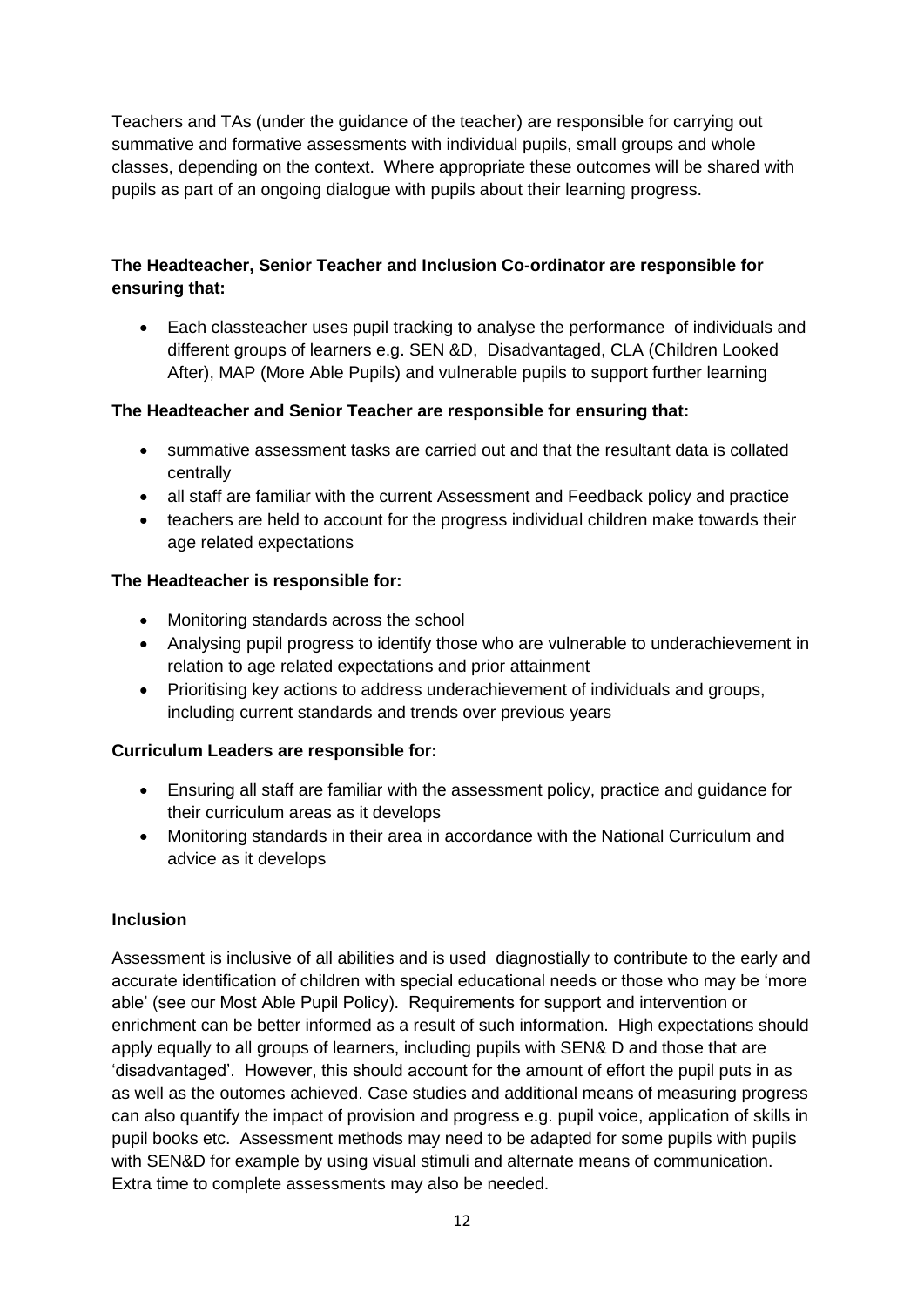#### **Quality Assurance and Professional Developmement**

Expectations of teachers in terms of assessment are evolving at a national level. We are conscientious at keeping up with developments and training opportuntities as and when they are available. Staff and governors are also provided with opportunities to develop their understanding of how to interpret data and use this to support further school development e.g. Raise online, County statutory assessment briefings, in-house and locality moderations.

Before attending a locality assessment moderation, evidence of children's achievements are looked at and discussed in staff meetings by teachers. This evidence is then taken along to a locality moderation to be discussed with colleagues in our local STARS/Chanctonbury schools. Teacher judgements are discussed and an agreed decision arrived at, including next steps for the child and professional development of the teacher. The Local Authority undertakes monitoring and quality assurance visits for statutory tests e.g. Early Years, Year 1 Phonics, Year 2 and Year 6 SATs.

We are also accountable to our Governing Body and each term the Headteacher's report outlines pupil progress and attainment, both ongoing and at statutory reporting points.

#### **Monitoring and Evaluation**

The Headteacher and Senior Teacher work together to monitor this policy, with support from the staff as outlined in the responsibilities section. Priorities are outlined in the appropriate section of the School Strategic Development Plan. This forms the basis for any monitoring activities and will clearly identify when, who and what is to be monitored and how this will take place.